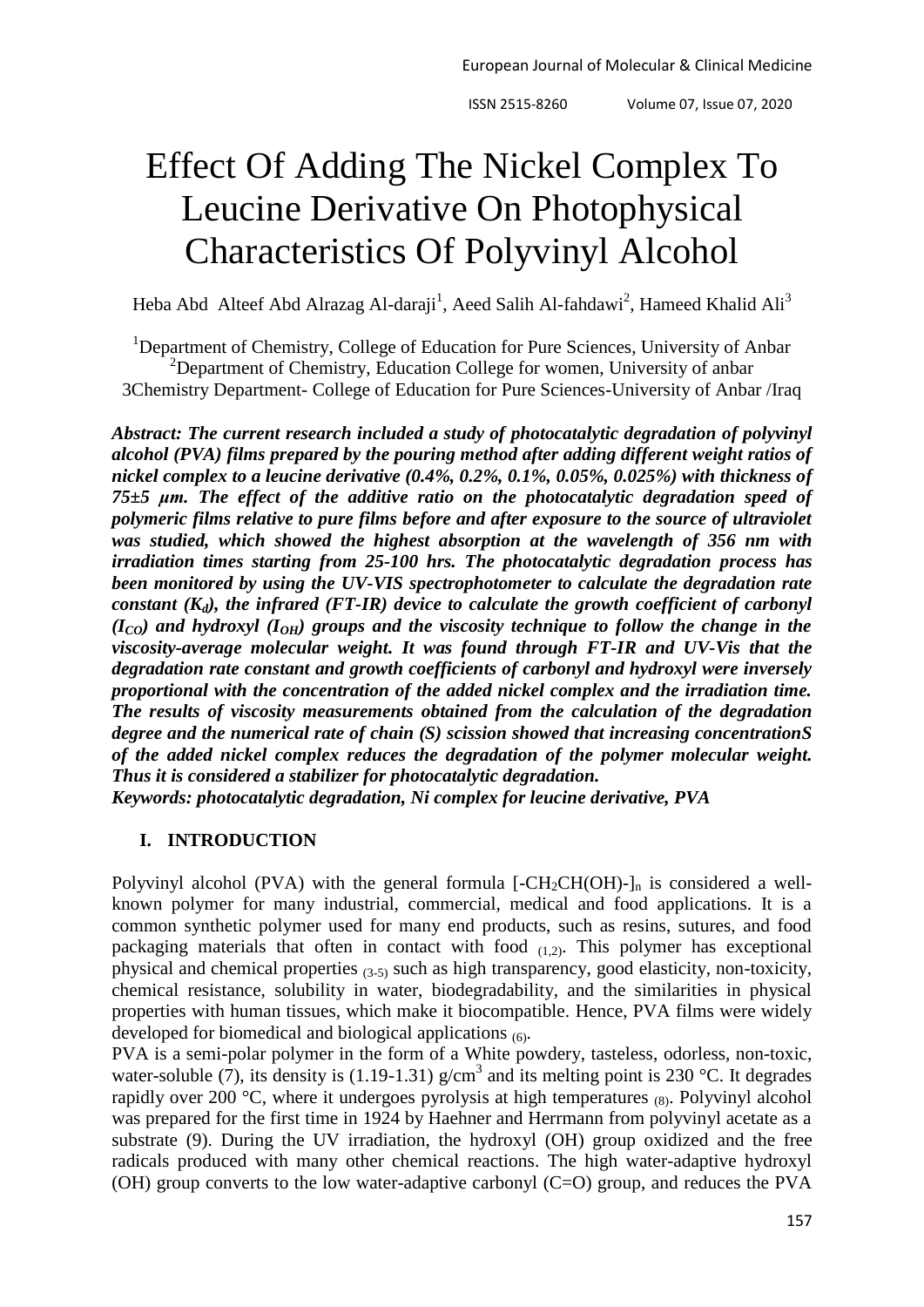solubility after the fractionation process. Whereas the alpha and beta carbon atoms from the carbonyl group are broken off by reactions of Norrish type I and type II; the evidence is low molecular weight  $(10)$ .

The nickel complex of the leucine derivative is a bimetallic macrocyclic complex. Increasing the commercial value of the dithiocarbamate compounds and their complexes with the transitional elements as well as their broad biological efficacy, have attracted the interest of researchers towards studying their chemistry and identifying their characteristics (11, 12).

Dithiocarbamate is similar to carbamate in that the oxygen atoms are replaced by sulfur atoms and are an interesting group from organic compounds that play a remarkable role in organic and inorganic chemistry (11). These compounds are easily prepared as primary and secondary amines interact with carbon disulfide in the presence of a base such as KOH, NaOH, etc. These compounds have shown different applications in many aspects, including industry, agriculture, chemical drilling, biochemistry and analytic chemistry. It also can interact and form a stable compound with a wide range of transition and representative elements, making them distinct links in inorganic and biological chemistry. Ligand dithiocarbamate has the ability to stabilize the oxidation state of the central mineral and allow it to adopt its preferred geometry. Dithiocarbamate (dtc) ligand has the capability to stabilize the oxidation state of the central metals and allow adopting their preferred geometry.

This research aims to study the possibility of using chemicals that help improve the physical and optical properties of this polymer by adding chemicals that work to reduce the degradation of polymeric materials for permanent or external use (such as tanks, tubes and greenhouses) when exposed to ultraviolet radiation coming from the sun to reduce damages of environmental degradation caused by polymeric materials to a minimum.

# **II. MATERIALS AND METHODS**

# *Materials*

Leucine(96%),Methanol(99%)**,**Nikle chloride (99%),DW,PVA(97%),were purchased from sigma, fluka and Aldrich

# *Preparation of a nickel complex of Leucine derivative*

About 0.05 g of ligand has been dissolved in absolute methanol (10 ml) in a circular flask equipped with a magnetic stirrer and a reflux condenser, then 0.098 g of metal nickel chloride NiCl<sub>2</sub> dissolved in 5 ml distilled water (D.W) has been added to it. The mixture has been heated and refluxed for an hour as the color of the solution turns from yellow to dark green, filtered, washed with methanol, and left to dry.

# *Preparation of polyvinyl alcohol*

Seven grams of polyvinyl alcohol polymer has been dissolved in a volume of 100 ml of D.W with continuous stirring in a circular flask-250 ml equipped with a magnetic stirrer to obtain a more homogeneous solution at 80 °C for 1 hr.

# *Preparation of polymeric films*

The polymeric films of PVA have been prepared by the following steps:

1. 3 ml of the pre-prepared PVA solution has been taken.

2. The nickel complex of leucine ligand (previously prepared) has been dissolved in D.W and took 1 ml of this solution with different weight ratios (0.4%, 0.2%, 0.1%, 0.05%, 0.025%).

3. Mixing the two volumes taken from the above two steps to get a more homogeneous mixture without bubbles.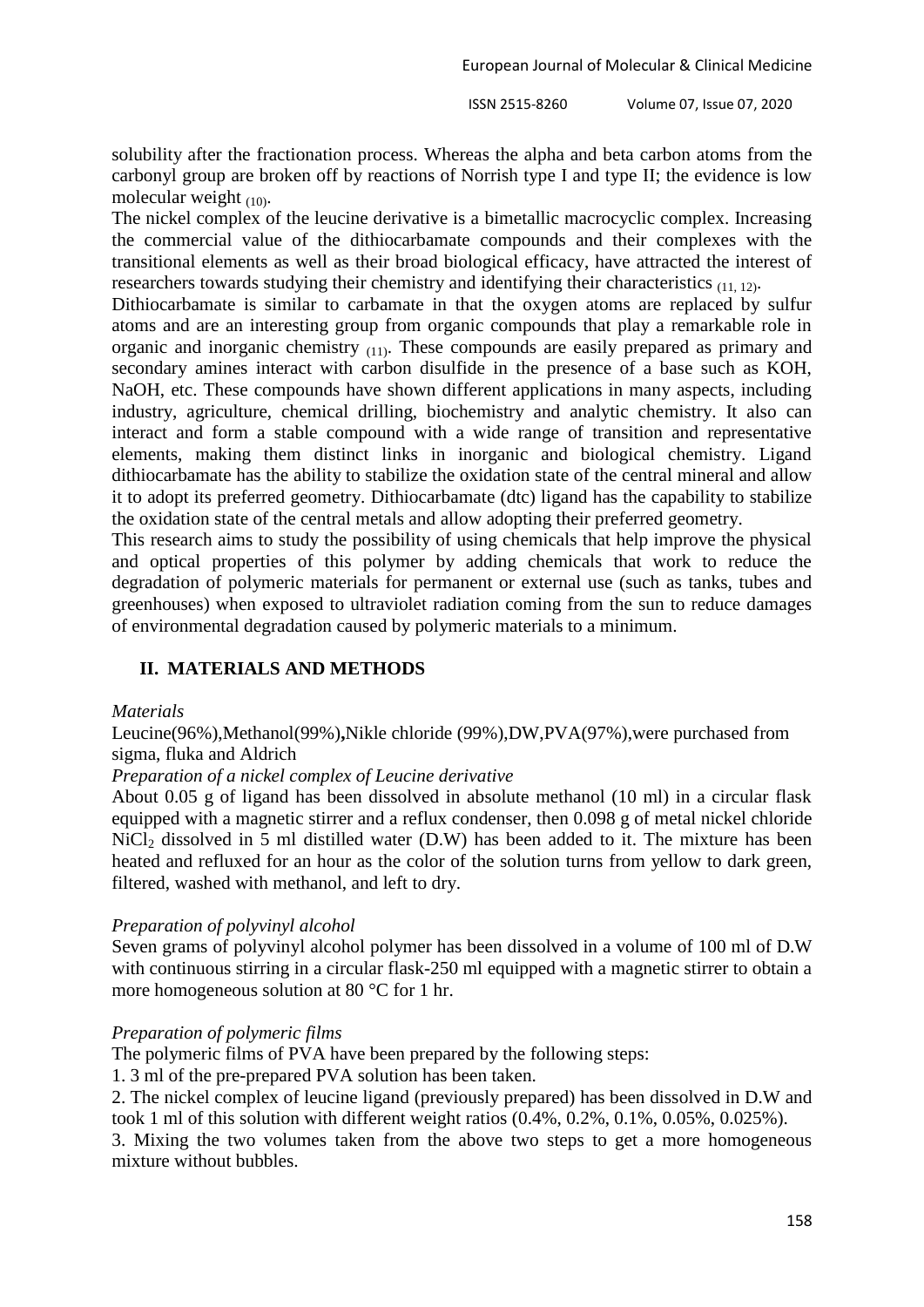4. The mixture (4 ml) has been poured into glass templates previously prepared from glass slides fixed on a piece of glass placed on a horizontal surface that has been leveled with a leveling scale to ensure the uniform distribution of the solution in the template.

5. Leaving the mixture for 24 hrs to dry.

6. The polymeric films have been removed by a blade and the thickness has been measured by a micrometer, where the thickness of the polymeric films ranged between  $70-75 \mu m$ .

7. Polymeric films have been cut with dimensions ranged from 1.5-3.5 cm in proportion to spectroscopic measuring devices (FT-IR, and UV-vis).

#### *Irradiation technique*

The prepared samples have been irradiated using a fluorescent lamp with power (125 watts) equipped with a filter with a maximum intensity of wavelength at 356 nm for 100 hrs and several stages and periods (0, 25, 50, 75, 100) hrs at 37 °C and intensity light equal  $I_0 = 1.5 10^{-8}$  ein.dm<sup>-3</sup>s<sup>-1</sup>

#### *Monitoring photocatalytic degradation of polymeric films*

The photocatalytic degradation of the prepared polymeric films was followed using an ultraviolet device to calculate the absorbance of the polymeric films at a wide range of wavelength between 200-700 nm, which enables us to calculate the degradation rate constant  $(K_d)$  by the optical oxidation of polyvinyl alcohol films with the nickel complex according to the first level law as shown in Eq. 1:

ln(a-x)= lna-Kdt ............ (1) Where, a: the concentration of the material before irradiation, x: the concentration of the material after the time (sec) of irradiation, t: irradiation time (sec).

If  $(A<sub>0</sub>)$  represents the absorbance of the polymer film containing a limited concentration of the complex before the irradiation process, and  $(A<sub>t</sub>)$  represents the absorbance at the irradiation time (t) of the same film, so  $(A_{\infty})$  can be considered as the absorbance of the polymer film at infinity of time. The relationship between the absorbance and concentration is as shown in the following Eqs. :

a = A ∞ - A<sup>t</sup> x = At-A<sup>0</sup> a-x = (A∞- A0)-(A<sup>t</sup> -A0 ) =A∞-At ………….(2)

After substituting the values of a and x into Eqs. 1 and 2 results:  $ln(A\infty - A_t) = ln(A\infty - A_0) - K_d t$  …………..(3)

We plot the relationship between ln  $(A\infty - At)$  with the irradiation time (t) and obtain the straight-line equation indicating that the reaction is of the first level and its slope represents the degradation rate constant  $(-K_d)$ .

The photocatalytic degradation of the prepared polymeric films is also monitored using an FT-IR device (Bruker) with a range of  $400-4000$  cm<sup>-1</sup>.

The absorption site of the carbonyl group has been determined at  $1730 \text{ cm}^{-1}$  in order to calculate the growth amount of the carbonyl group coefficient  $(l_{\text{CO}})$ .

Also, the absorption site of the hydroxyl group has been determined at  $3430 \text{ cm}^{-1}$  to calculate the growth amount of the hydroxyl group coefficient, which is a guide to monitor the degradation behavior of polyvinyl alcohol. By comparing the absorbance with the absorbance of the reference peak for PVA at 1224 cm<sup>-1</sup>, and by applying Eq. 4:

 $I_{(S)} = A_{(S)}/A_{(R)} \dots (4)$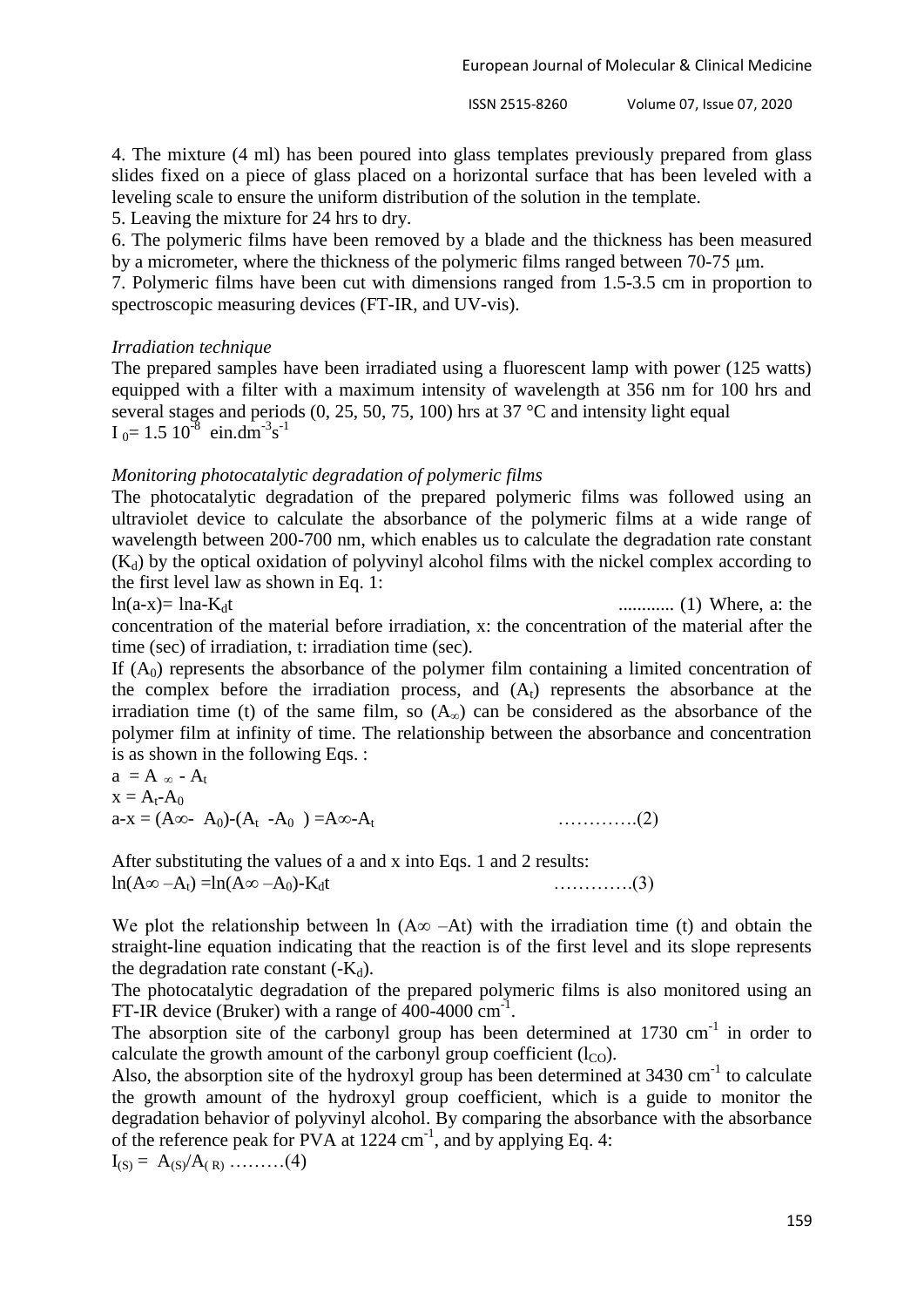Where:  $I_{(s)}$ : the growth coefficient of the group under study,  $A_{(S)}$ : Absorbance of the group under study,  $A_{(R)}$ : the absorbance of the reference peak.

By applying Beer-Lambert law, the transmittance (T%) is transformed to values of Absorbance by using Eq. 5:

 $A = 2 - log(T\%)$  ………(5)

#### *Determination of viscosity-average molecular weight*

The molecular weight of polymers is determined by calculation of the viscosity average using Eq. 6 (equation of Mark-Houwink):

 $[\eta] = K(MV)^{a}$ ………(6)

Where:  $[n]$ : Intrinsic viscosity, a & K: constants depend on the polymer and solvent nature and temperature,  $M_V$ : viscosity-average molecular weight.

By using a Viscometer, the viscosity of polyvinyl alcohol in water has been measured by monitoring the flow time of the solvent  $(t_0)$ , the flow time of the pure polymer solution and the solution of the polymeric compound solution in the solvent after each irradiation time (t). The viscosity of the pure polymers and the polymeric compound (consisting of polyvinyl alcohol with 0.4% of the nickel-leucine complex) has been measured at each irradiation time. The relative viscosity has been calculated using Eq. 9:

 $\eta_{\rm rel} = \frac{\rm t}{\rm t}$  ………………………………………………...………(7) ………………………………………………… (8)  $[\eta] = (\frac{\eta}{\eta})$  )………………………………….……….………….(9) Where:

C: the concentration of polymer solution (g /100cm<sup>3</sup>),  $\eta_{rel}$ : Relative viscosity.

However, by applying Eq. 9, the molecular weight of the degraded and non- degraded polymer can be calculated. The molecular weights of polyvinyl alcohol, with and without additives, were obtained from measurements of Intrinsic viscosity in the  $H_2O$  solution using the following Eq.:

 $[\eta] = 2.0x10^{-4} M_{\nu}^{0.76}$ 

The degree of degradation  $(\alpha)$  has been calculated from Eq. 10:

 $\alpha = \frac{1}{R}$  $\frac{1}{P_t} - \frac{1}{p_0}$ …………………………………………………...….(10)

Where:  $p_0$ : the numerical average of the polymerization degree before irradiation,  $p_t$ : the numerical average of the polymerization degree at the time (t) of irradiation.

The numerical average of main chain (S) scission has been calculated from Eq. 11:

 $S = \frac{M}{M}$ …………………….………………………..(11)

Where:  $M_{v,0}$  and  $M_{v,t}$  are the initial viscosity-average molecular weights at the irradiation time (0) at the irradiation time (t), respectively.

#### **III. RESULTS AND DISCUSSION**

The results of the UV-visible spectrum for the polymer (PVA) induced by adding the nickel complex to the leucine derivative showed that the concentrations (0.4%, 0.2%, 0.1%, 0.05%, 0.025%) of the added complex reduced the speed of the light reaction with the polymer. It can be seen that through the absorbance values, as shown in Table 1. The absorbance values of PVA films decrease with increasing the concentration of the added complex for the same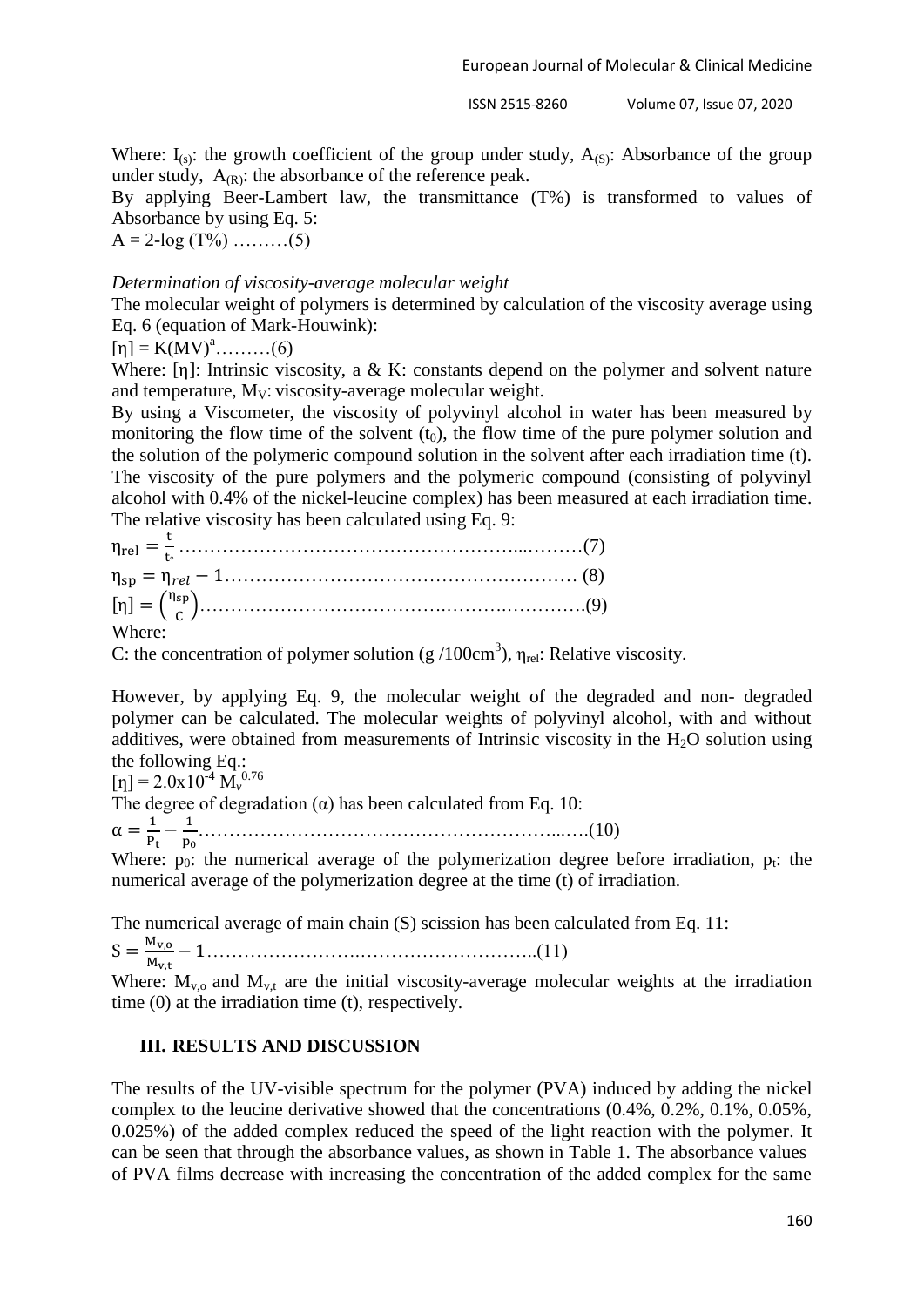irradiation time, as shown in Figures 2, 3, 4, 5, and 6. It has an absorbance less than the absorbance of the pure polymer, as shown in Figure 1. These results are consistent with the values of the degradation constant calculated from the slope of the straight-line equation in Figures 7, 8, 9, 10 and 11. It was observed that the degradation constant is inversely proportional to the concentration of the added complex. The addition ratio (0.025%) exhibited the highest percentage of the degradation constant, while the addition ratio (0.4%) exhibited the lowest value for the degradation constant, as shown in Table 2.

The infrared spectrum measurements showed that the absorption band decreased with the addition of the nickel complex to the two bands of carbonyl and hydroxyl at the wavelength number 1730  $\text{cm}^{-1}$  and 3430  $\text{cm}^{-1}$ , respectively, as shown in Figures 12,13 and 14. The infrared spectrum showed that the peaks of two bands of carbonyl and hydroxyl groups for the film containing the added complex are less than the pure film, meaning that the complex works on the photo stabilizing of polyvinyl alcohol, as shown in Table 3 for calculating the hydroxyl and carbonyl coefficient. This encourages the use of the current added complex as a good stabilizing agent.

Measurements of viscosity exhibited that the viscosity-average molecular weight is inversely proportional to the irradiation time due to the increase in the rate of polymer degradation, as shown in Tables 4 and 5. These tables exhibited that the added complex relatively large led to decrease values of the viscosity-average molecular weight at the beginning of the irradiation periods. In contrast, the rates of this decrease reduced with the increase of the irradiation periods due to the fact that the process of breaking bonds from weak bonds was extensive. This is considered evidence as in the straight-line equation of the chain scission and the degradation degree, as in Figures 15 and 16. The complex acts as a stabilizing material for the photocatalytic degradation of the polymer, and this is consistent with the previous results obtained from measurements of FT-IR and UV-visible spectroscopy.

# **IV. CONCLUSIONS**

The photocatalytic degradation of polyvinyl alcohol (PVA) films has been studied after adding different weight ratios of nickel complex to the leucine derivative by using UV-visible and infrared spectroscopy as well as viscosity measurements for the purpose of calculating the viscosity-average molecular weight. From the obtained results, they were shown as follows:

A- The degradation rate constant  $(K_d)$  and the growth coefficient of carbonyl  $(I_{CO})$  and hydroxyl (I<sub>OH</sub>) groups are inversely proportional to the added nickel complex and the irradiation time.

B- By calculating the degradation degree and the numerical rate of the S-chain scission, it was found that the presence of the nickel complex reduces the viscosity of the molecular weight degradation. Thus it is a stabilizer for the photocatalytic degradation process.

# **V. REFERENCES**

- 1.RAZZAK, Mirzan T., et al. Irradiation of polyvinyl alcohol and polyvinyl pyrrolidone blended hydrogel for wound dressing. Radiation Physics and Chemistry, 2001, 62.1: 107-113
- 2. DEMERLIS, C. C.; SCHONEKER, D. R. Review of the oral toxicity of polyvinyl alcohol (PVA). Food and chemical Toxicology, 2003, 41.3: 319-326.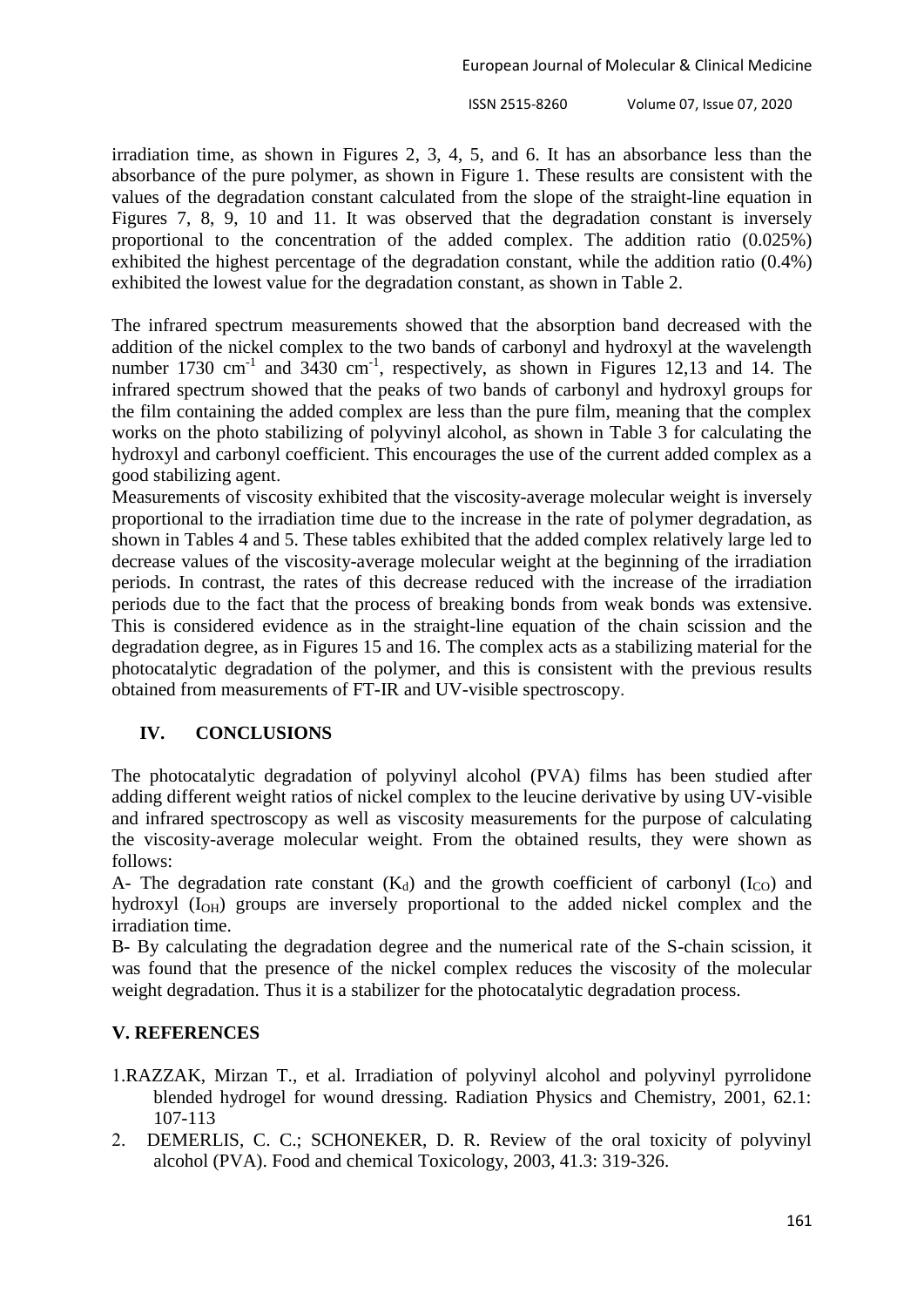- 3. LEE, Hyomin, et al. Strategies for hydrogen bonding based layer-by-layer assembly of poly (vinyl alcohol) with weak polyacids. Macromolecules, 2011, 45.1: 347-355.
- 4. GHEBAUR, Adi; GAREA, Sorina A.; IOVU, Horia. New polymer–halloysite hybrid materials—potential controlled drug release system. International journal of pharmaceutics, 2012, 436.1-2: 568-573.
- 5. SHUAI, Cijun, et al. Fabrication of porous polyvinyl alcohol scaffold for bone tissue engineering via selective laser sintering. Biofabrication, 2013, 5.1: 015014.
- 6. ALDULAIMI Hameed k. and MOHAMMED Ahmed M. ; preparation and Characterization of ZnO Nanorods and analysis of the effect of photo irradiation of the physical properties of polymer Nano composites ; Indian journal of Natural of sciences,2018,9.50.
- 7.Gatum, A., and Ram, S.,"Preparation and thermomechanical properties of Ag-PVA nanocomposite films", Materials Chemistry and physics,Vol.119 (1-2),266-271(2010).
- 8.Mustafa, F. A.,"Optical properties of Nal doped polyvinyl alcohol films", physical Sciences Research International,Vol.1(1),1-9(2013).
- 9.Chillini,E., Corti,A.,Antone, S., and Solaro,R.,Biodegradation of poly (vinyl alcohol) based materials",Progress in polymer Science, Vol.28(6),963-1014(2003).
- 10.Mori, Y.,Honda, T., Lu, R., Hayakawa, N., and Miyakoshi, T.,"Ultraviolet degradiation of poly (vinyl alcohol) used in restoration of historical and cultural properties", Polymer Degradiation and Stability,Vol.114,30-36(2015).
- 11. Hogarth G., Transition metal dithiocarbamates: 1978–2003. Prog. in Inorg. Chem., UK, 2005. 53: p. 72-74
- 12.Tiekink E., Tin dithiocarbamates: applications and structures., Appl. Organomet ., 2008. 22: p. 533-550.

| Table 1. Absorbance values of pure PVA and which contained different concentrations of the |  |
|--------------------------------------------------------------------------------------------|--|
| added complex with thickness of $75\pm5$ µm at 276 nm (UV spectroscopy)                    |  |

| Absorbance $A_t$ |       |       |       | Irradiation time (hr) |                        |
|------------------|-------|-------|-------|-----------------------|------------------------|
| <b>100</b>       | 75    | 50    | 25    | 0.0                   | <b>Films Type</b>      |
| 0.892            | 0.718 | 0.574 | 0.461 | 0.145                 | <b>PVA</b>             |
| 0.811            | 0.603 | 0.444 | 0.361 | 0.094                 | $PVA + 0.025\%$ Ni leu |
| 0.669            | 0.541 | 0.352 | 0.287 | 0.084                 | $PVA + 0.05 %$ Ni leu  |
| 0.568            | 0.446 | 0.305 | 0.223 | 0.076                 | $PVA + 0.1 \%$ Ni leu  |
| 0.451            | 0.339 | 0.264 | 0.185 | 0.067                 | $PVA + 0.2 %$ Ni leu   |
| 0.339            | 0.254 | 0.191 | 0.157 | 0.058                 | $PVA + 0.4 %$ Ni_leu   |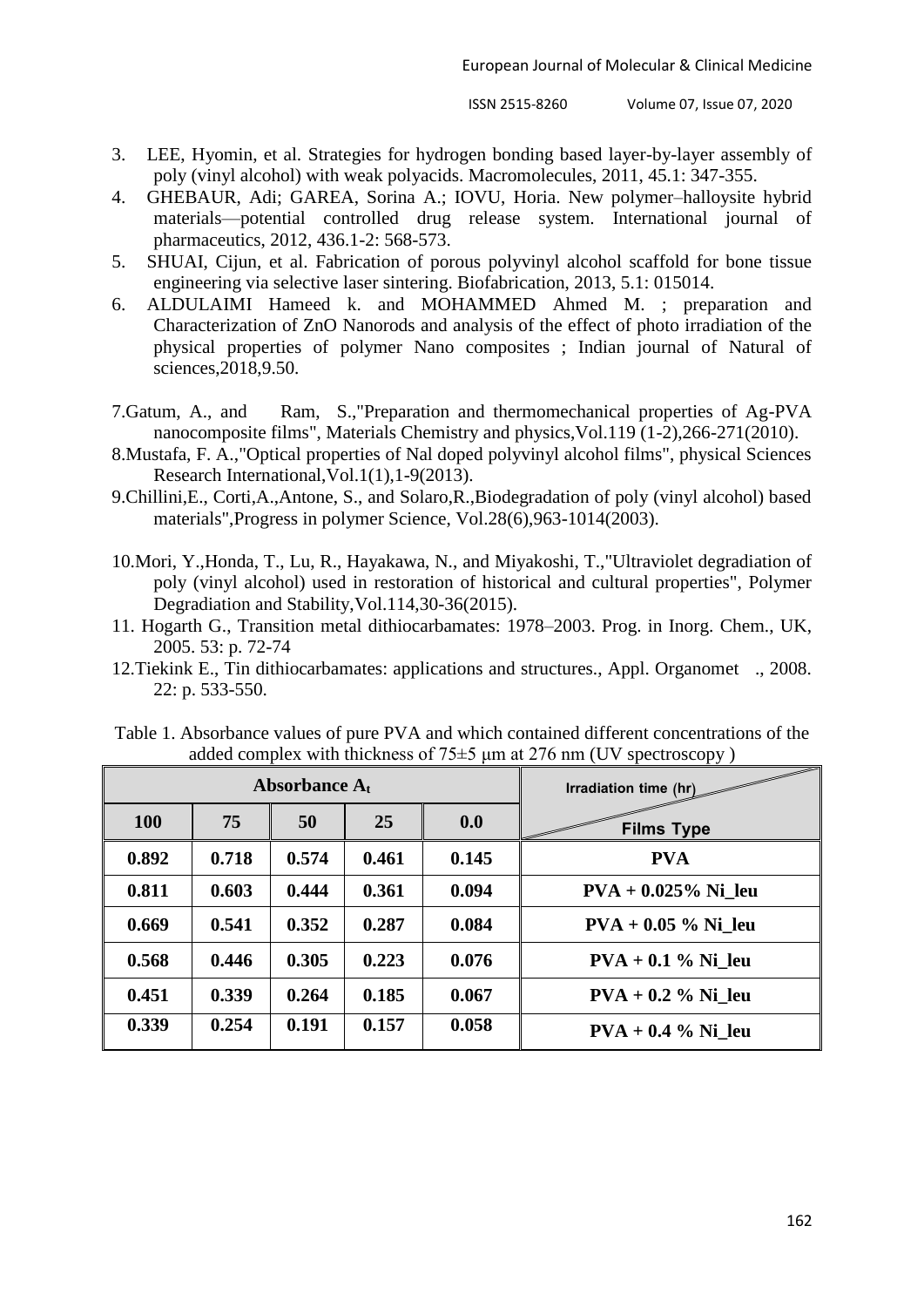

Figure 1. The change in the UV-visible spectrum of additive-free poly vinyl alcohol films with thickness of  $75±5$  µm at different irradiation times



Figure 2. The change in the UV-visible spectrum of poly vinyl alcohol films containing 0.025% Ni-Leu complex with thickness of  $75\pm5$  µm at different irradiation times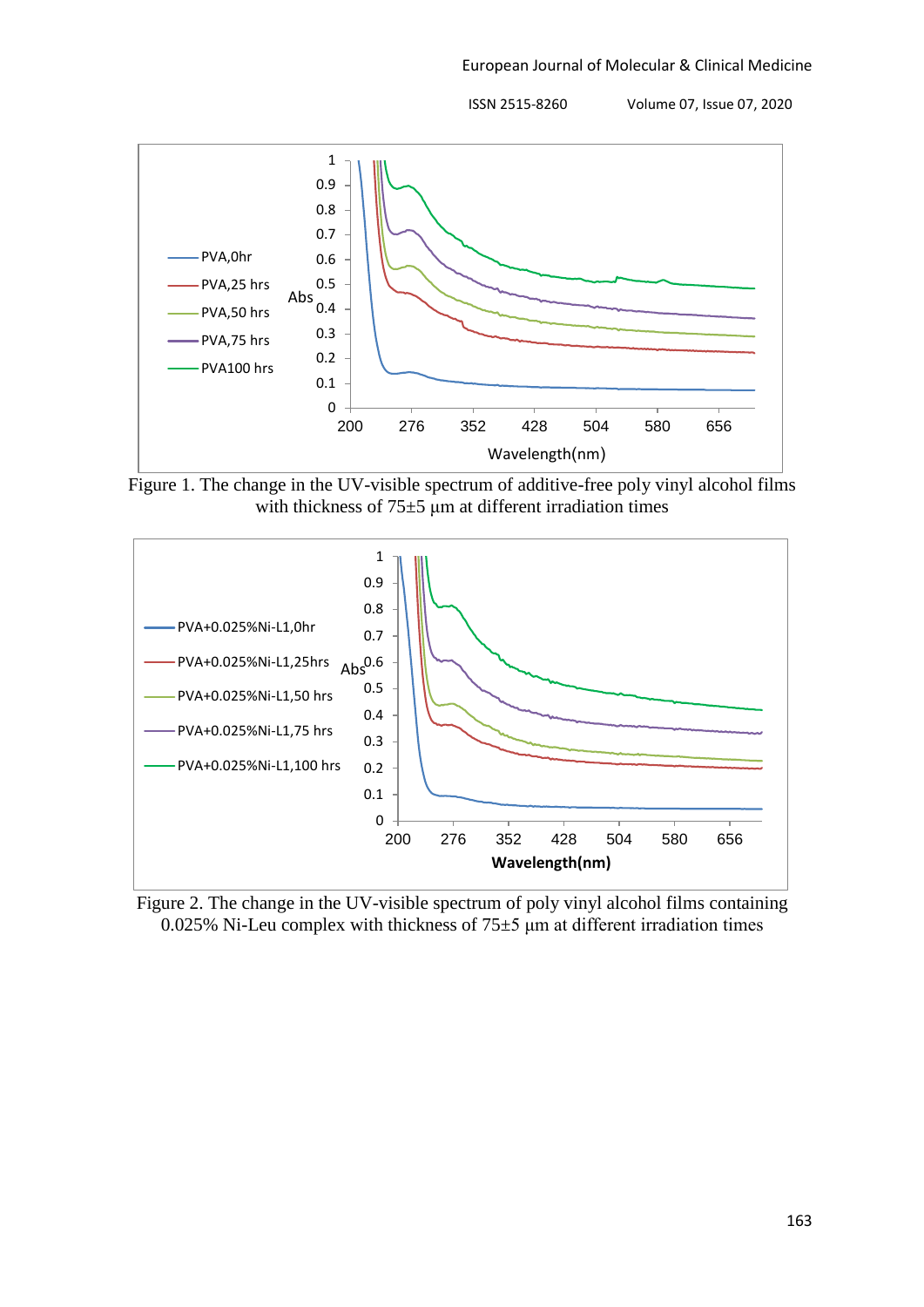

Figure 3. The change in the UV-visible spectrum of poly vinyl alcohol films containing 0.05% Ni-Leu complex with thickness of  $75\pm5$  um at different irradiation times



Figure 4. The change in the UV-visible spectrum of poly vinyl alcohol films containing 0.1% Ni-Leu complex with thickness of  $75\pm5$  µm at different irradiation times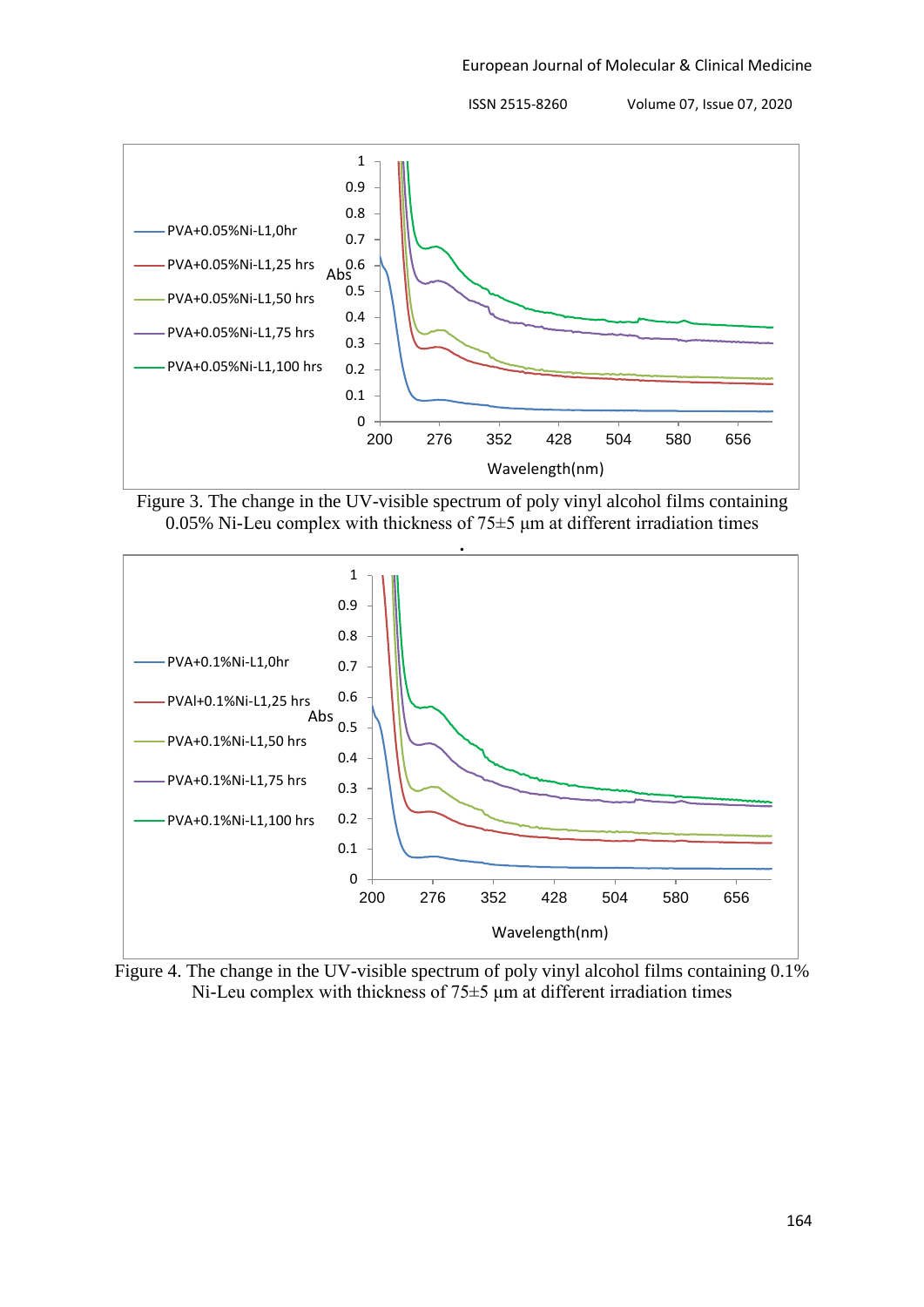

Figure 5. The change in the UV-visible spectrum of poly vinyl alcohol films containing 0.2% Ni-Leu complex with thickness of 75±5 μm at different irradiation times



Figure 6. The change in the UV-visible spectrum of poly vinyl alcohol films containing 0.4% Ni-Leu complex with thickness of  $75\pm5$  µm at different irradiation times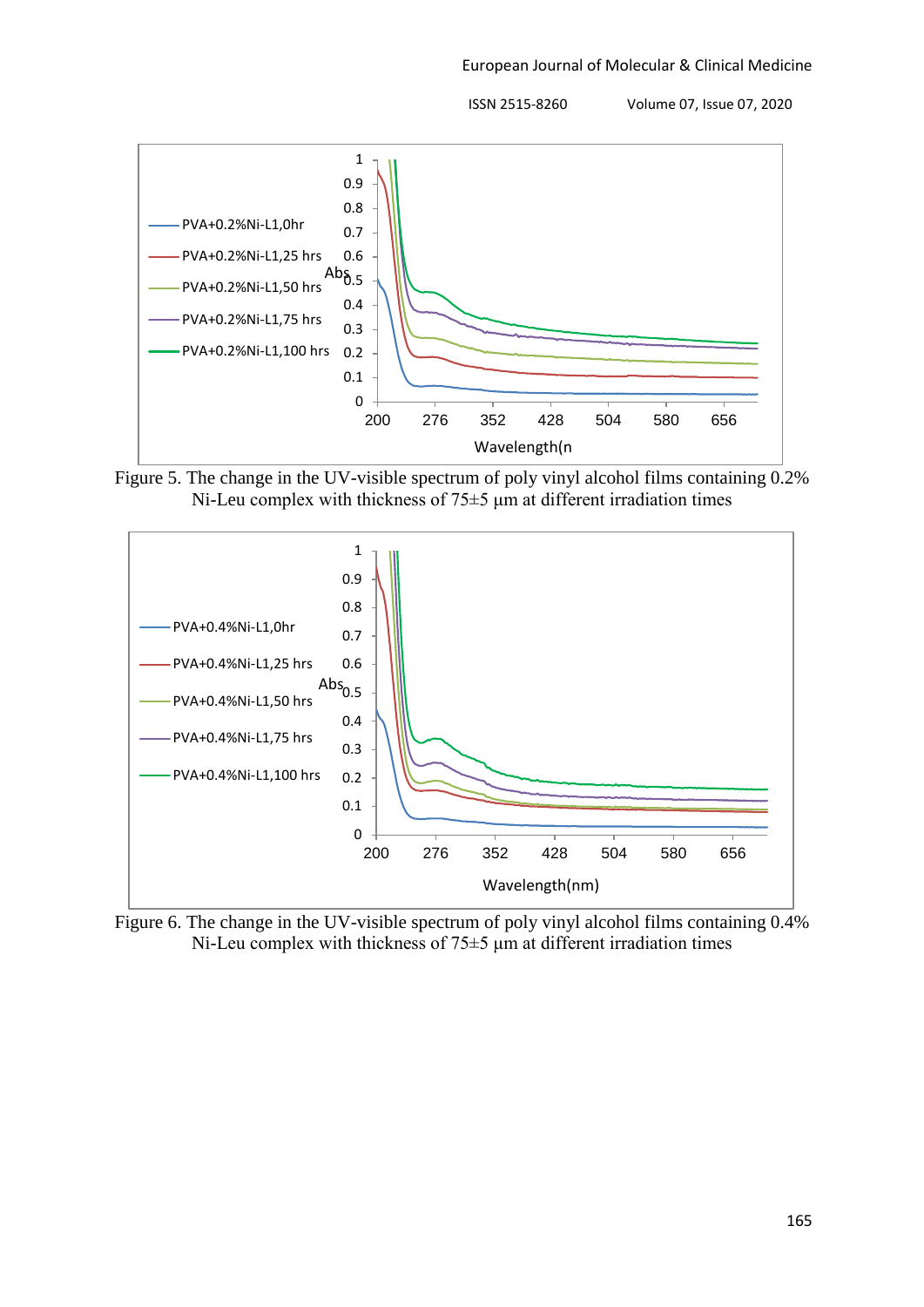

Figure 7. The relationship between the natural logarithm of absorption of a Ni-Leu complex at the concentration of 0.025% in PVA films with thickness  $75\pm5$  µm and the irradiation time



Figure 8. The relationship between the natural logarithm of absorption of a Ni-Leu complex at the concentration of 0.05% in PVA films with thickness  $75\pm5$  µm and the irradiation time

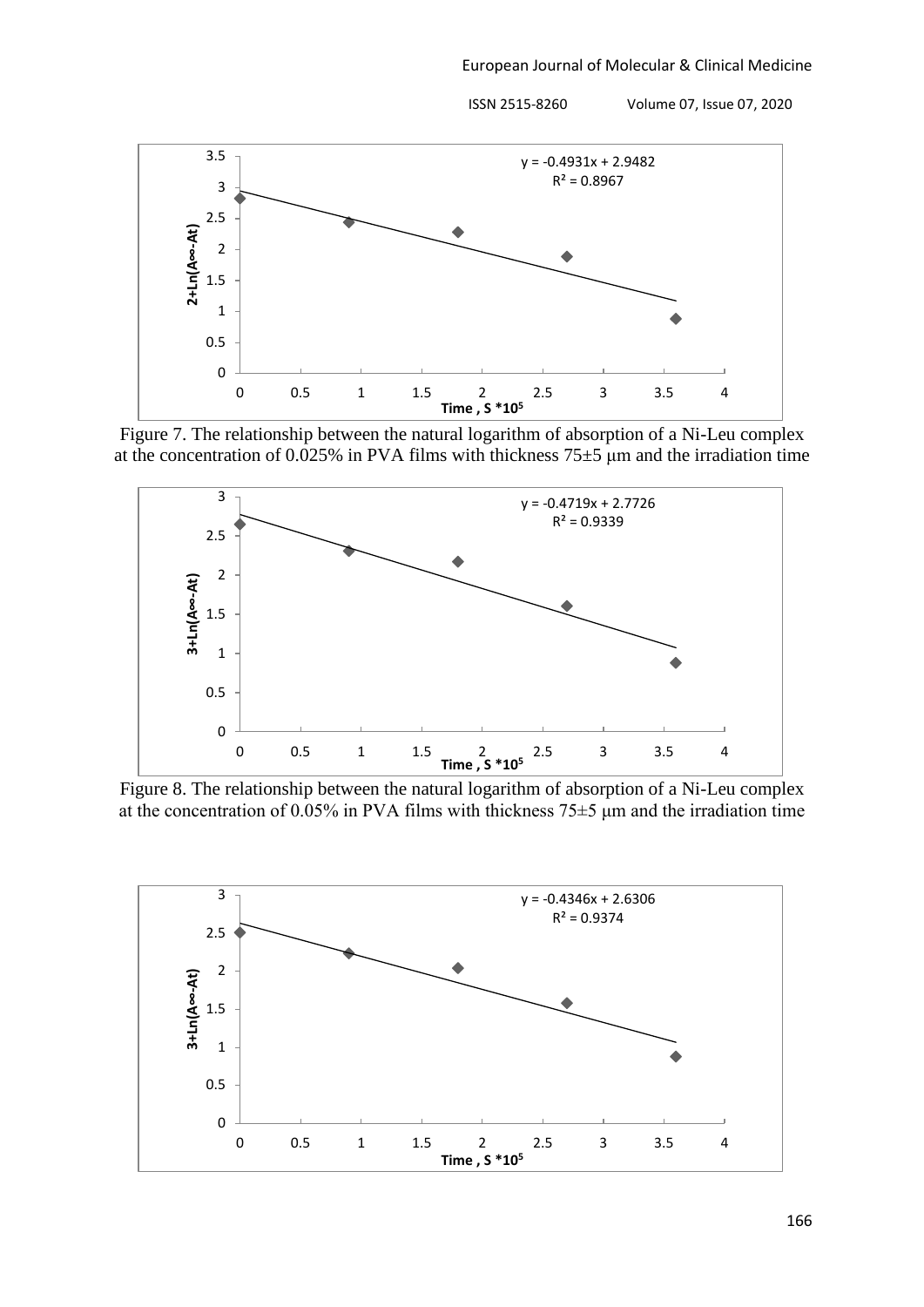



Figure 10. The relationship between the natural logarithm of absorption of a Ni-Leu complex at the concentration of 0.2% in PVA films with thickness  $75\pm5$  µm and the irradiation time



Figure 11. The relationship between the natural logarithm of absorption of a Ni-Leu complex at the concentration of 0.4% in PVA films with thickness  $75\pm5$  µm and the irradiation time

| Table 2. Values of degradation rate constant $(K_d)$ for Ni-Leu complex in PVA films |                           |  |  |  |
|--------------------------------------------------------------------------------------|---------------------------|--|--|--|
| ho concentration $(0/\ )$                                                            | Degradation rate constant |  |  |  |

| The concentration $(\% )$ | Degradation rate constant<br>$K_d$ (Sec.) <sup>-1</sup> x10 <sup>-5</sup> |
|---------------------------|---------------------------------------------------------------------------|
| 0.025                     | 0.493                                                                     |
| 0.05                      | 0.471                                                                     |
| $\boldsymbol{0.1}$        | 0.434                                                                     |
| 0.2                       | 0.375                                                                     |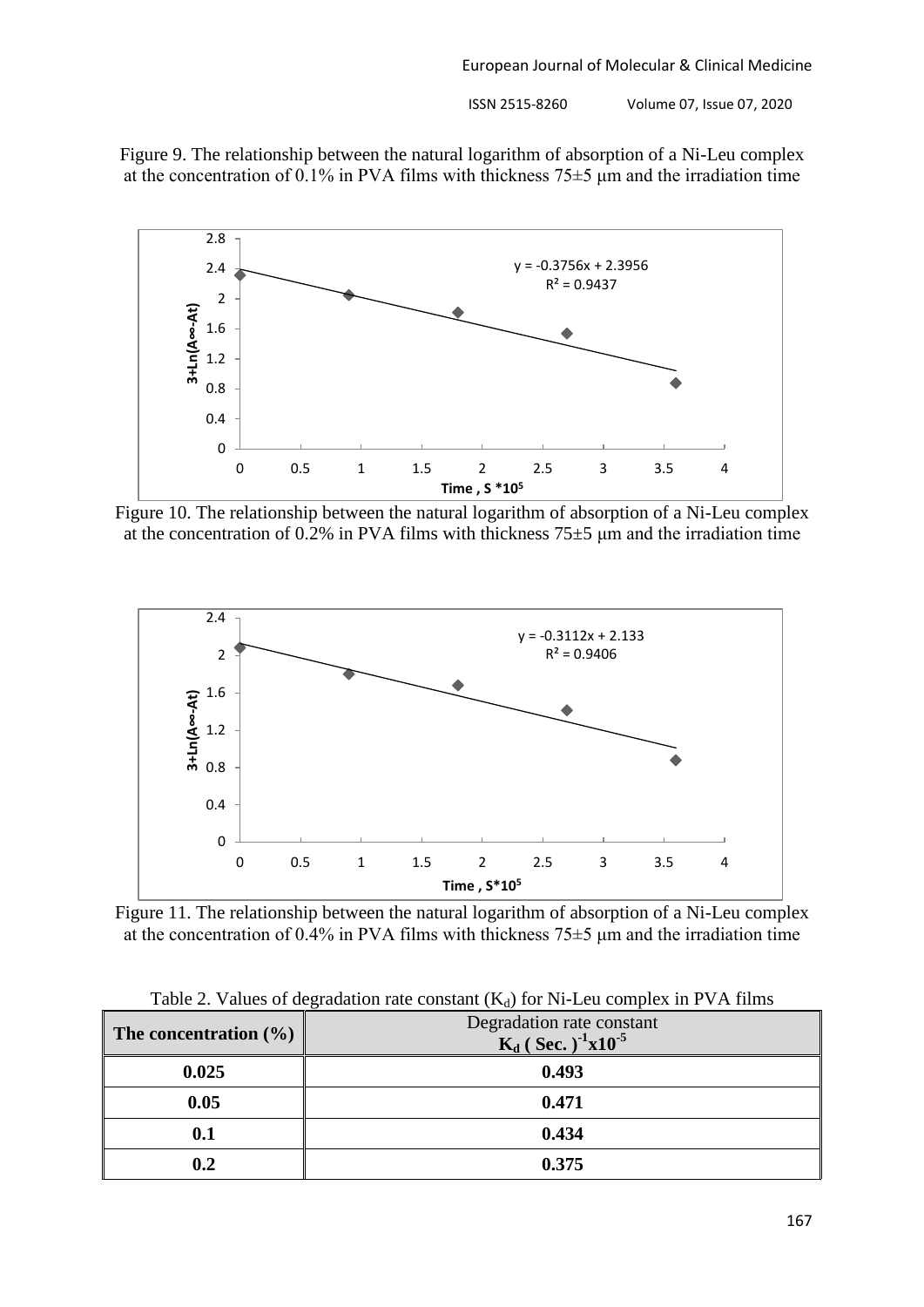$$
0.4 \qquad \qquad 0.311
$$



Figure 12. The infrared spectrum of additive-free PVA with thickness of 75±5 μm before irradiation



Figure 13. The infrared spectrum of additive-free PVA with thickness of 75±5 μm after irradiation time of 75 hours



Figure 14. The infrared spectrum of additive-free PVA containing 0.4% Ni-L1 complex with thickness of 75±5 μm after irradiation time of 75 hours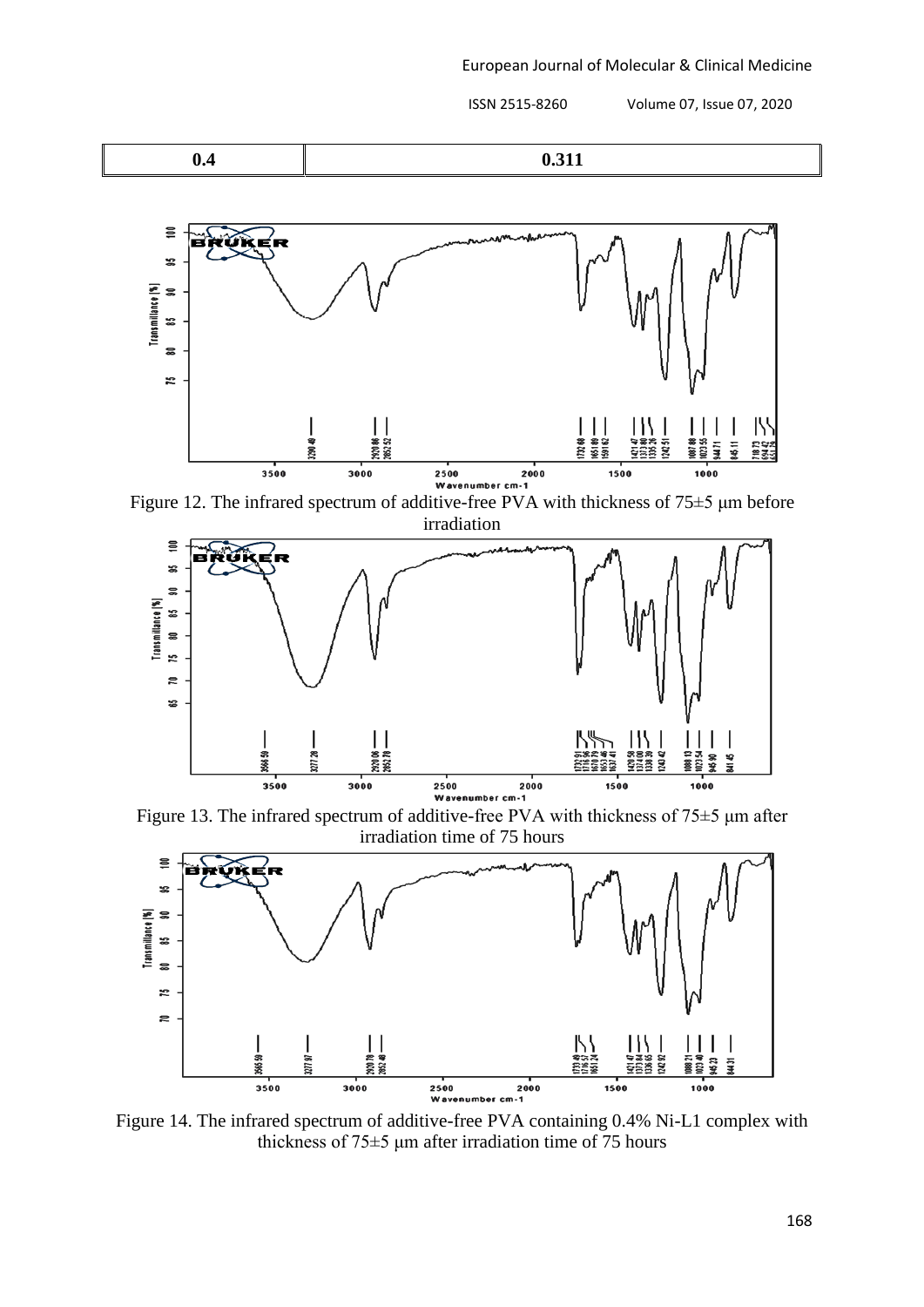| No.            | <b>Additives</b>                                                        | $\mathbf{I}_{\rm CO}$ | $I_{OH}$ |
|----------------|-------------------------------------------------------------------------|-----------------------|----------|
|                | PVA before irradiation                                                  | 0.622                 | 0.581    |
| $\overline{2}$ | PVA after irradiation time of 75 hours                                  | 1.408                 | 1.510    |
| 3              | PVA containing 0.4% Ni-L1 complex after<br>irradiation time of 75 hours | 0.775                 | 0.795    |

| Table 3. The coefficient of carbonyl $I_{CO}$ and hydroxyl $I_{OH}$ groups values of PVA with and |
|---------------------------------------------------------------------------------------------------|
| without 0.4% Ni-Leu complex after irradiation time of 75 hours                                    |

Table 4. The calculated values of viscosity molecular weight measurements for pure PVA films

| Average<br>chain<br>of<br>(S)<br>scission | <b>Degradation</b><br>degree<br>$ax10^{-3}$ | $\sqrt{p} x 10^{-4}$ | Polymerization<br>degree | $\overline{(M_v)}x10^3$ | <b>Irradiation</b><br>time (hr) |
|-------------------------------------------|---------------------------------------------|----------------------|--------------------------|-------------------------|---------------------------------|
| 0.0                                       | 0.0                                         | 7.658                | 1305.750                 | 57.453                  | $\boldsymbol{0}$                |
| 0.227                                     | 0.174                                       | 9.398                | 1064.000                 | 46.816                  | 25                              |
| 0.492                                     | 0.377                                       | 11.433               | 874.659                  | 38.485                  | 50                              |
| 0.800                                     | 0.612                                       | 13.787               | 725.272                  | 31.912                  | 75                              |
| 1.054                                     | 0.807                                       | 15.734               | 635.545                  | 27.964                  | 100                             |

Table 5. The calculated values for viscosity molecular weight measurements of PVA containing 0.4% of the complex Ni-Leu

| Average<br>chain<br><b>of</b><br>(S)<br>scission | <b>Degradation</b><br>degree<br>$ax10^{-3}$ | $\frac{1}{p}$ x10 <sup>-4</sup> | Polymerization<br>degree | $\overline{(M_v)}x10^3$ | <b>Irradiation</b><br>time (hr) |
|--------------------------------------------------|---------------------------------------------|---------------------------------|--------------------------|-------------------------|---------------------------------|
| 0.0                                              | 0.0                                         | 7.658                           | 1305.750                 | 57.453                  | 0                               |
| 0.141                                            | 0.108                                       | 8.738                           | 1144.318                 | 50.350                  | 25                              |
| 0.300                                            | 0.230                                       | 9.962                           | 1003.727                 | 44.164                  | 50                              |
| 0.432                                            | 0.331                                       | 10.968                          | 911.681                  | 40.114                  | 75                              |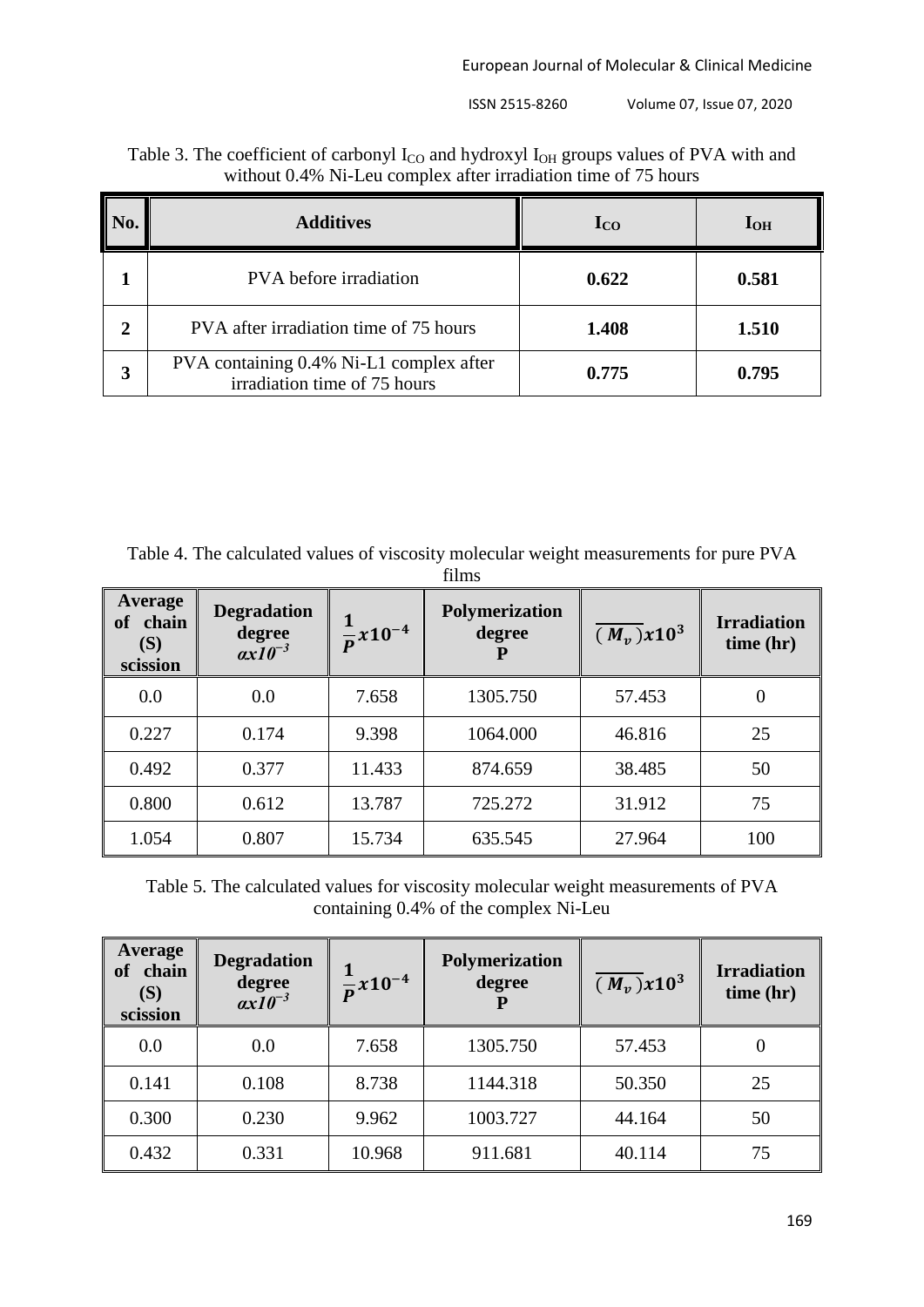European Journal of Molecular & Clinical Medicine



Figure 15. The relationship between the speed of decrease in the molecular weight average (dMv/dt) and the square of the average viscous molecular weight of PVA films with or without 0.4% of the Ni-Leu complex



Figure 16. The relationship of the numerical rate of the chain scission with the irradiation time of PVA films with thickness 75±5 μm in the presence and absence of 0.4% of the complex Ni-Leu